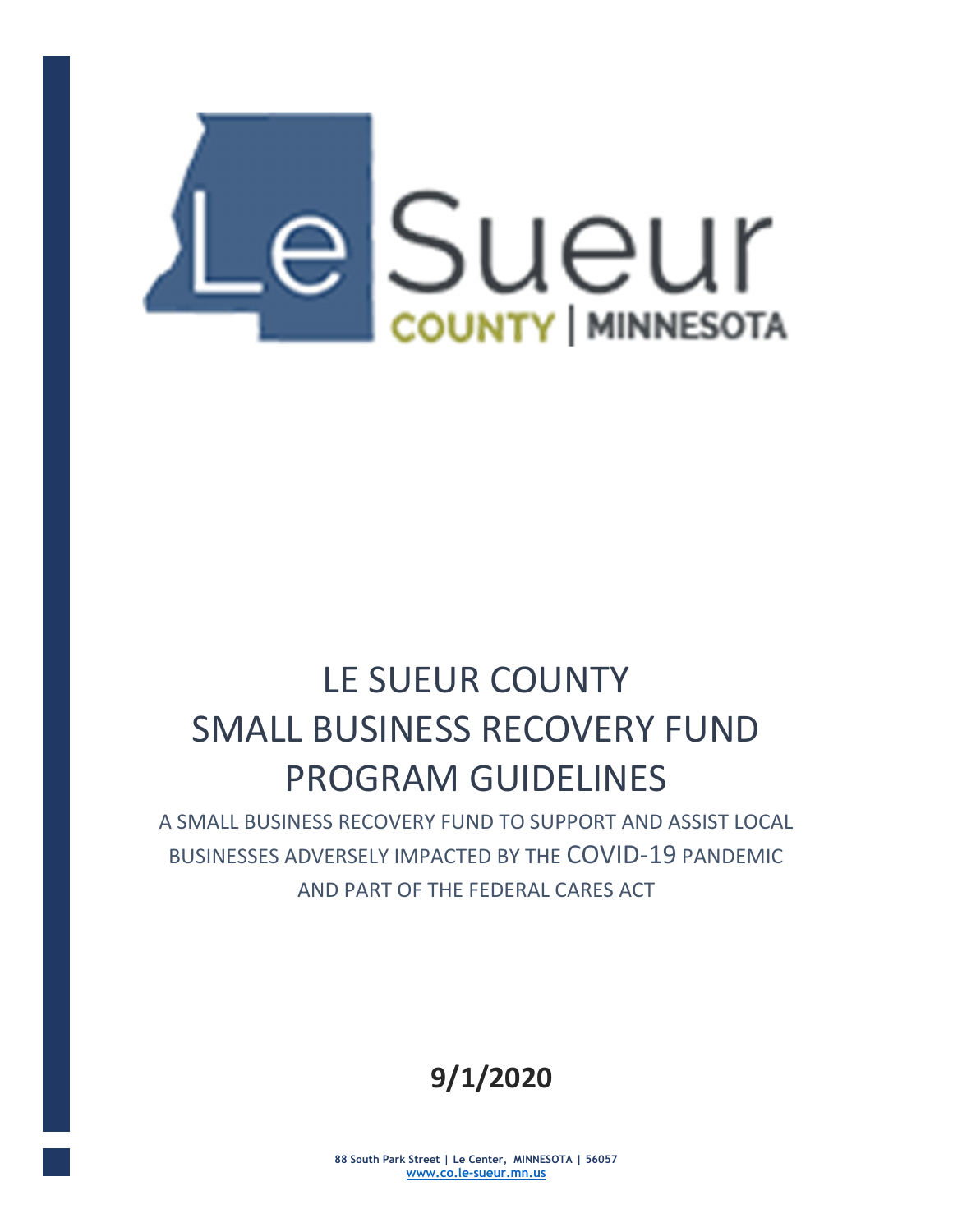#### Program Purpose

To provide emergency recovery support to small local businesses in Le Sueur County adversely impacted by the COVID-19 pandemic, Le Sueur County will provide grants of up to \$10,000 to small businesses most in need of support.

Funds will help businesses pay for critical expenses such as current payroll obligations, rent payments, mortgage payments, utilities, and payments to suppliers. Providing this support will increase the capacity of small businesses with a physical location in Le Sueur County to rebound from the current crisis and will help prevent potential future blight scenarios.

The Le Sueur County Recovery Fund will be administered through NextStage, a local non-profit that brings extensive experience managing and administering loan funds. A total of \$500,000 in Federal CARES Act grant funding is available for distribution to qualified applicants through this program offered by Le Sueur County.

#### Funding

- One-time emergency grant of up to \$10,000, based on economic injury from COVID-19 and eligible expenses. Final grant awards shall be limited to the lesser of eligible expenses or demonstrated loss, up to the \$10,000 maximum.
- Funds can be used for operating expenses, incurred between March 15<sup>th</sup> and September 1<sup>st</sup>, 2020, including current payroll obligations, rent payments, mortgage payments, utilities, accounts payable, tax payments, or other critical business expenses as approved by the fund administrator.

### Eligible Businesses

Businesses must meet all of the following criteria as of March 1, 2020 to be eligible.

- Must be a locally owned and operating for-profit business with a physical establishment in the Le Sueur County.
- Must have been in business for at least 6 months prior to March 1, 2020, and intending to continue operations.
- Must be licensed, in good standing, and not have any delinquent property taxes or utilities.
- Must demonstrate a significant loss in revenue since March 15.

In addition, eligible businesses must meet ONE of the following conditions:

- Business was closed by Governor Walz's Executive Order 20-04 or 20-08\*, OR
- Business employed at least 1- and not more than 20- W-2 eligible employees as of March 1, 2020, and under \$1 million in annual revenue, OR
- Business is Owner-Operated, with not more than 20 W-2 eligible employees as of March 1, 2020, and under \$1 million in annual revenue. Owner-Operated shall be defined as one who's owner's principal employer is the business.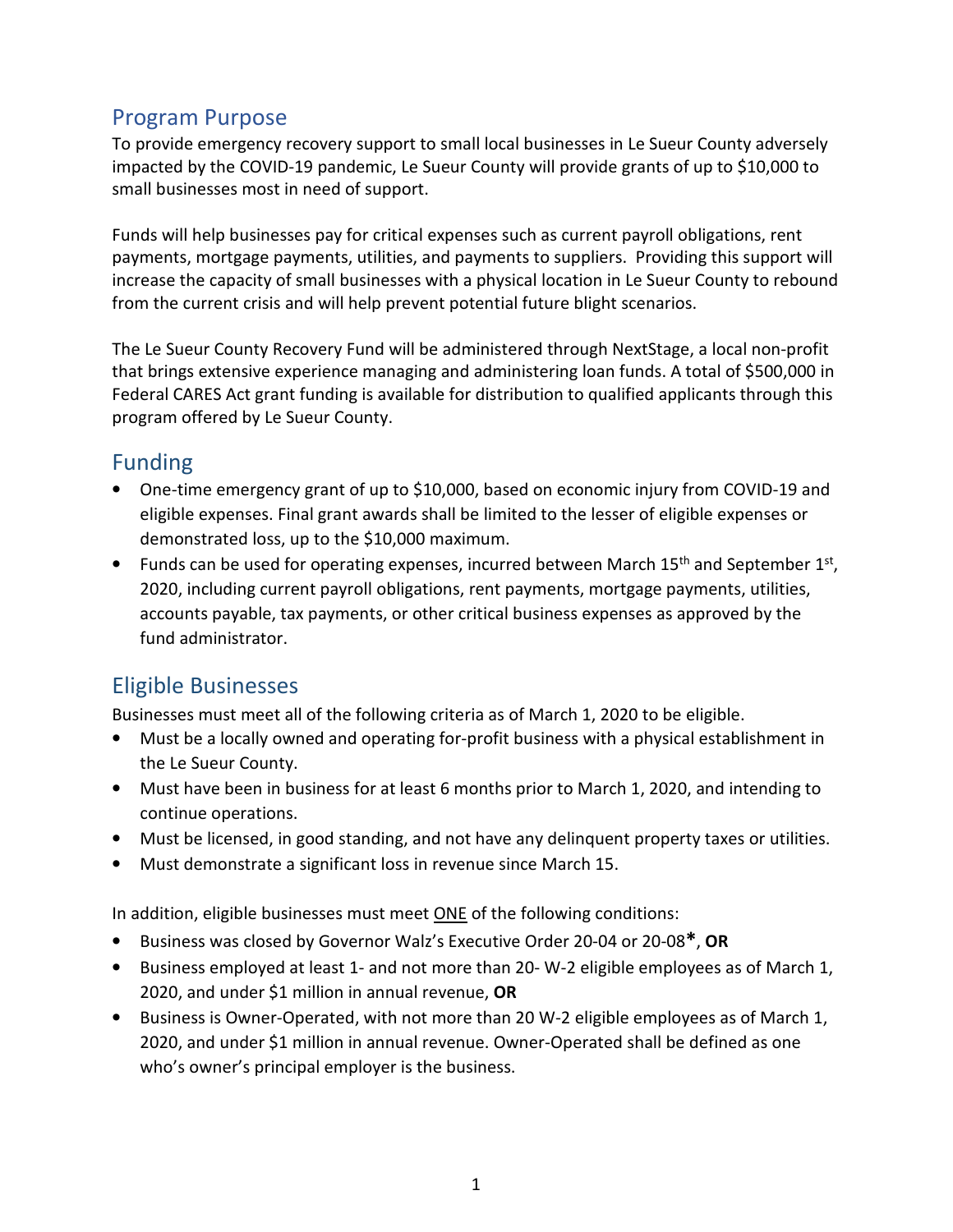Certain businesses are ineligible, including:

- Home-based businesses; those without a physical establishment
- Tax-exempt non-profit organizations
- Businesses in default conditions prior to February 29, 2020
- Businesses that derive income from passive investments; business-to-business transactions; real estate transactions; property rentals or property management; billboards; or lobbying

Businesses that received COVID-related federal funding- such as the Small Business Administration (SBA) Economic Injury Disaster Loan (EIDL) or Paycheck Protection Program (PPP)- may still be eligible for this Le Sueur County CARES Act program, but must demonstrate that grant funds from this program shall be utilized for expenses not covered by another program.

#### \*Businesses closed by Executive Order 20-04 and 20-08

- Restaurants, food courts, cafes, coffeehouses, and other places of public accommodation offering food or beverage for on-premises consumption, NOT including institutional or in-house food cafeterias that serve residents, employees, and clients of businesses, childcare facilities, hospitals, and long-term care facilities.
- Bars, taverns, brew pubs, breweries, microbreweries, distilleries, wineries, tasting rooms, clubs, and other places of public accommodation offering alcoholic beverages for on-premises consumption.
- Theaters, cinemas, indoor and outdoor performance venues, and museums.
- Gymnasiums, fitness centers, recreation centers, indoor sports facilities, indoor exercise facilities, exercise studios, and spas tanning establishments, body art establishments, tattoo parlors, piercing parlors, businesses offering massage therapy or similar body work, spas, salons, nail salons, cosmetology salons, esthetician salons, advanced practice esthetician salons, eyelash salons, and barber shops. This includes, but is not limited to, all salons and shops licensed by the Minnesota Board of Cosmetologist Examiners and the Minnesota Board of Barber Examiners.
- Amusement parks, arcades, bingo halls, bowling alleys, indoor climbing facilities, skating rinks, trampoline parks, and other similar recreational or entertainment facilities.
- Country clubs, golf clubs, boating or yacht clubs, sports or athletic clubs, and dining clubs.

### Application Process

- Applications will be accepted beginning September 14, 2020, and ending September 30, 2020, at 12:00 p.m. (noon).
- If applications exceed the funding available, the fund administrator will select loan recipients using a lottery system.
- The fund administrator, NextStage, will notify approved applicants by email on or before October 16, 2020.